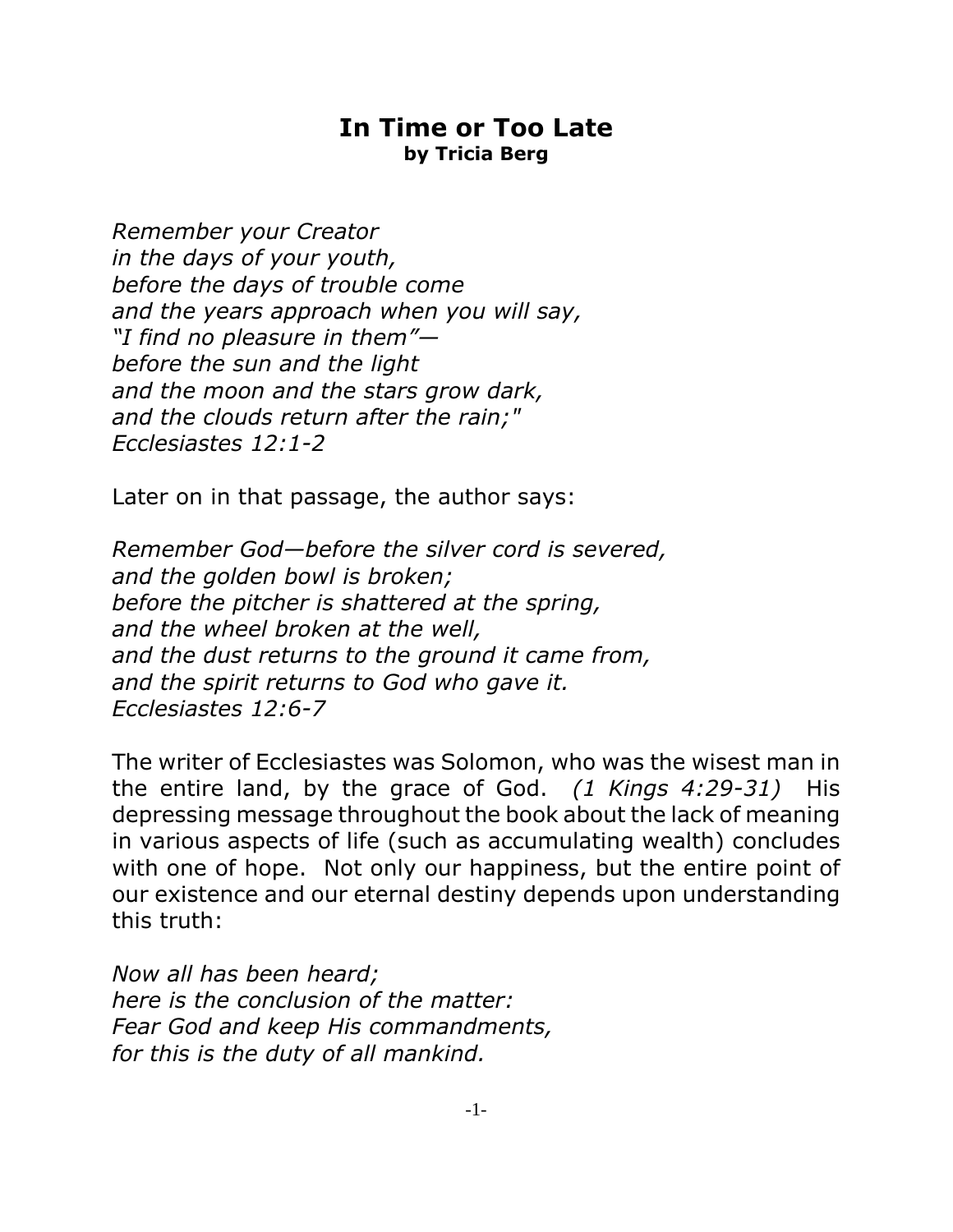*For God will bring every deed into judgment, including every hidden thing, whether it is good or evil. Ecclesiastes 12:13-14*

So if we accept the ways of of our Creator God and seek to acknowledge and honor Him in all we do, all will be well. He delights in blessing us, but no matter what calamity may befall us, no matter how bad things feel or appear, we can be assured that He will make good come out of it. This is true whether we can see and understand it during our earthly life or not. How we react to temptations and trials that come our way is what is important--that is how we prove our faith to be genuine and it gives us the opportunity to honor God even when the going is rough. He sees and appreciates our efforts, which will be rewarded--not with salvation, which is free, but as He sees fit when Jesus judges how we made use of our lives after coming to the knowledge of the truth (salvation). If we believe and are saved, but spent our life "building upon the sand," then we will suffer loss of reward.

*Delight yourself in the Lord, and He will give you the desires of your heart. Psalm 37:4*

*But seek first the kingdom of God and his righteousness, and all these things will be added to you. Matthew 6:33*

*So whether you eat or drink or whatever you do, do it all for the glory of God. 1 Corinthians 10:31*

*And we know that in all things God works for the good of those who love Him, who have been called according to His purpose. Romans 8:28*

*Be sober-minded; be watchful. Your adversary the devil prowls around like a roaring lion, seeking someone to devour. Resist him, firm in your faith, knowing that the same kinds of suffering are*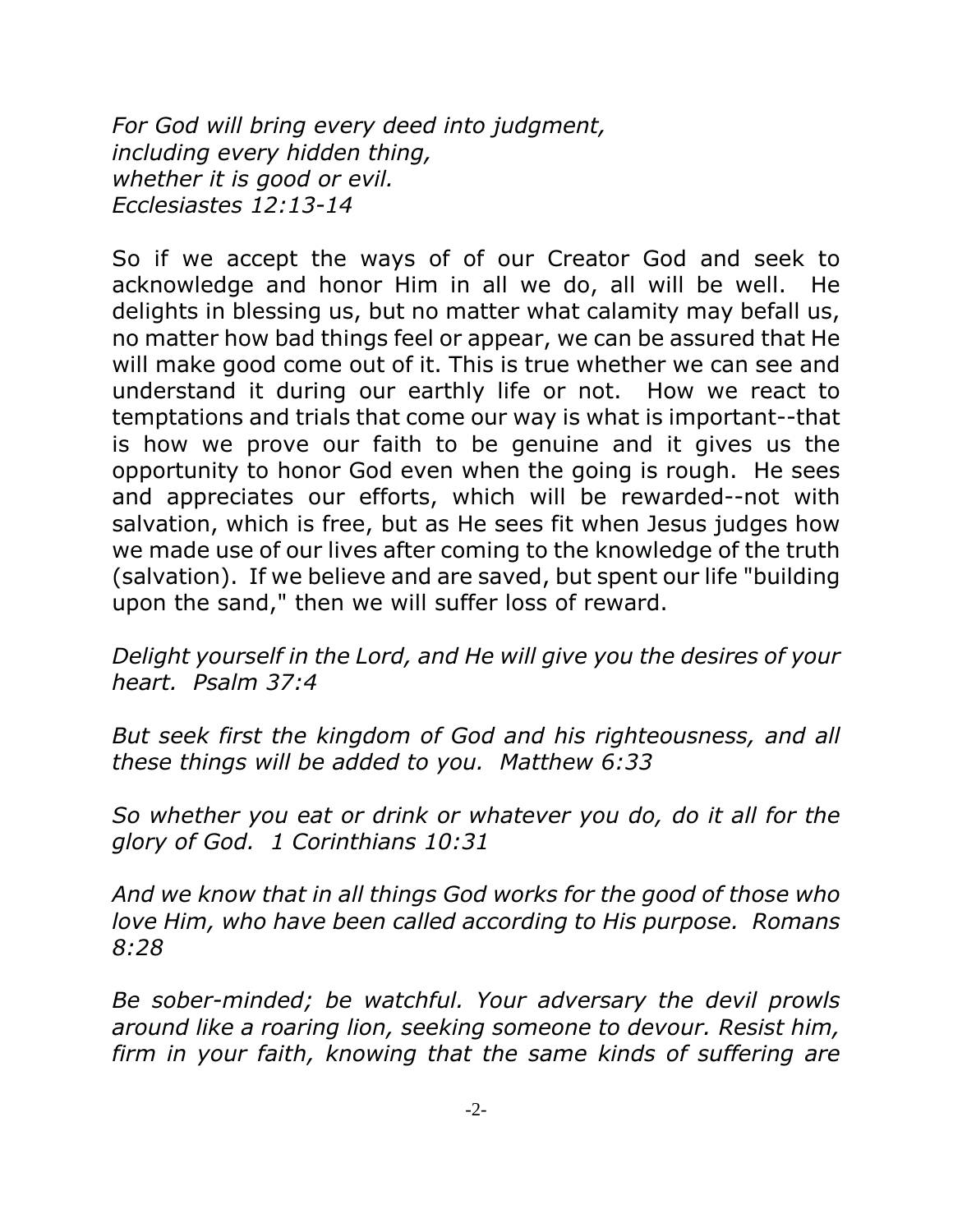*being experienced by your brotherhood throughout the world. And after you have suffered a little while, the God of all grace, who has called you to his eternal glory in Christ, will himself restore, confirm, strengthen, and establish you. To Him be the dominion forever and ever. Amen. 1 Peter 5:8-11*

*Praise be to the God and Father of our Lord Jesus Christ! In His great mercy He has given us new birth into a living hope through the resurrection of Jesus Christ from the dead, and into an inheritance that can never perish, spoil or fade. This inheritance is kept in heaven for you, who through faith are shielded by God's power until the coming of the salvation that is ready to be revealed in the last time. In all this you greatly rejoice, though now for a little while you may have had to suffer grief in all kinds of trials. These have come so that the proven genuineness of your faith—of greater worth than gold, which perishes even though refined by fire—may result in praise, glory and honor when Jesus Christ is revealed. Though you have not seen Him, you love Him; and even though you do not see Him now, you believe in Him and are filled with an inexpressible and glorious joy, for you are receiving the end result of your faith, the salvation of your souls. 1 Peter 1:3-9*

*Not only so, but we also glory in our sufferings, because we know that suffering produces perseverance; perseverance, character; and character, hope. And hope does not put us to shame, because God's love has been poured out into our hearts through the Holy Spirit, who has been given to us. Romans 5:3-5*

*And without faith it is impossible to please God, because anyone who comes to Him must believe that He exists and that he rewards those who earnestly seek Him. Hebrews 11:6*

*For we must all appear before the judgment seat of Christ, so that each of us may receive what is due us for the things done while in the body, whether good or bad. 2 Corinthians 5:10*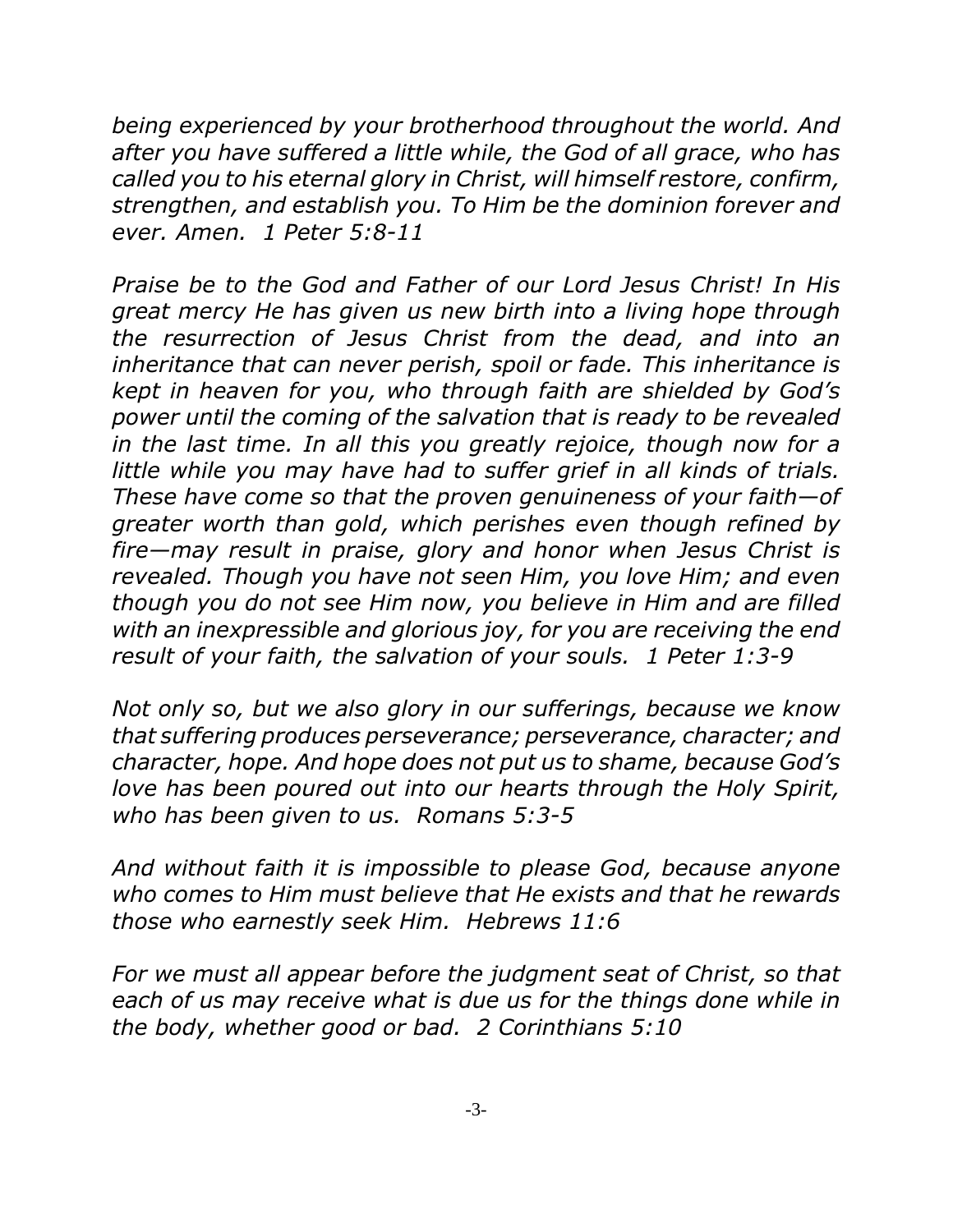*Moreover, the Father judges no one, but has entrusted all judgment to the Son, that all may honor the Son just as they honor the Father. Whoever does not honor the Son does not honor the Father, who sent Him. John 5:22-23*

*For no one can lay any foundation other than the one already laid, which is Jesus Christ. If anyone builds on this foundation using gold, silver, costly stones, wood, hay or straw, their work will be shown for what it is, because the Day will bring it to light. It will be revealed with fire, and the fire will test the quality of each person's work. If what has been built survives, the builder will receive a reward. If it is burned up, the builder will suffer loss but yet will be saved—even though only as one escaping through the flames. 1 Corinthians 3:11-15*

*The nations raged, but Your wrath came, and the time for the dead to be judged, and for rewarding your servants, the prophets and saints, and those who fear Your name, both small and great, and for destroying the destroyers of the earth." Revelation 11:18*

*Then he told me, "Do not seal up the words of the prophecy of this scroll, because the time is near. Let the one who does wrong continue to do wrong; let the vile person continue to be vile; let the one who does right continue to do right; and let the holy person continue to be holy." "Look, I am coming soon! My reward is with me, and I will give to each person according to what they have done." Revelation 22:10-12*

The most important way we can show God that we recognize His sovereignty is to accept His Son as our Savior and Lord. If we don't do this, then we have failed utterly and miserably--there is no hope for us, having rejected the ONLY Hope. All else that we do is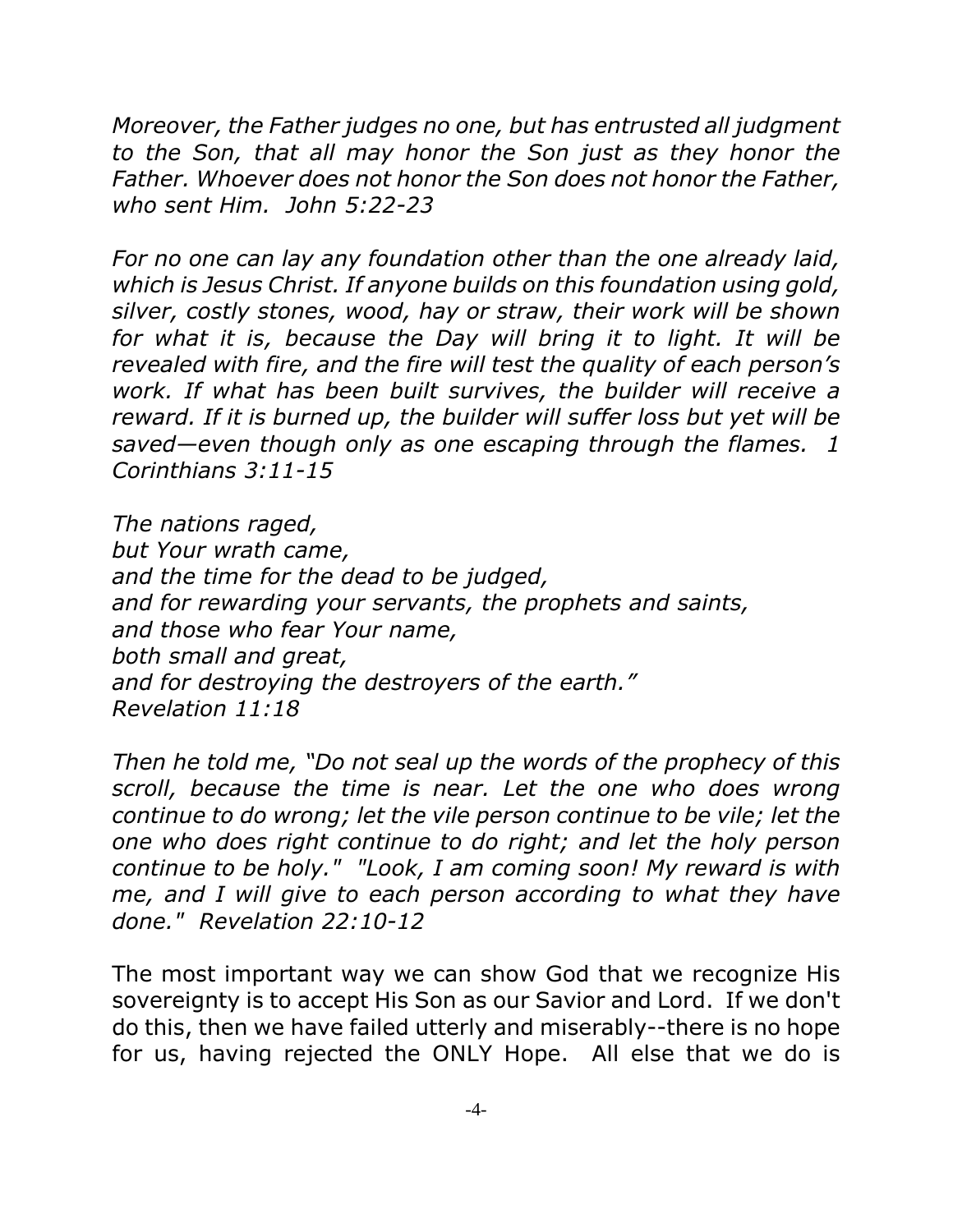worthless and negated by the one grave error. We were made for God's good pleasure. The Bible tells us that He takes no pleasure in anyone without faith or who turns back after committing to follow Him and His ways.

*[Jesus, the light of the world] was in the world, and though the world was made through Him, the world did not recognize Him. He came to that which was His own, but His own did not receive Him. Yet to all who did receive Him, to those who believed in His name, He gave the right to become children of God—children born not of natural descent, nor of human decision or a husband's will, but born of God. 1 John 1:10-13* 

*Jesus is "'the stone you builders rejected, which has become the cornerstone.' Salvation is found in no one else, for there is no other name under heaven given to mankind by which we must be saved." Acts 4:11-12*

*If you declare with your mouth, "Jesus is Lord," and believe in your heart that God raised him from the dead, you will be saved. For it is with your heart that you believe and are justified, and it is with your mouth that you profess your faith and are saved. As Scripture says, "Anyone who believes in Him will never be put to shame." Romans 10:9-11*

*Whoever believes in the Son has eternal life, but whoever rejects the Son will not see life, for God's wrath remains on them. John 3:36*

*What good will it be for someone to gain the whole world, yet forfeit their soul? Or what can anyone give in exchange for their soul? Matthew 16:26*

*Jesus replied, "No one who puts a hand to the plow and looks back is fit for service in the kingdom of God." Luke 9:62*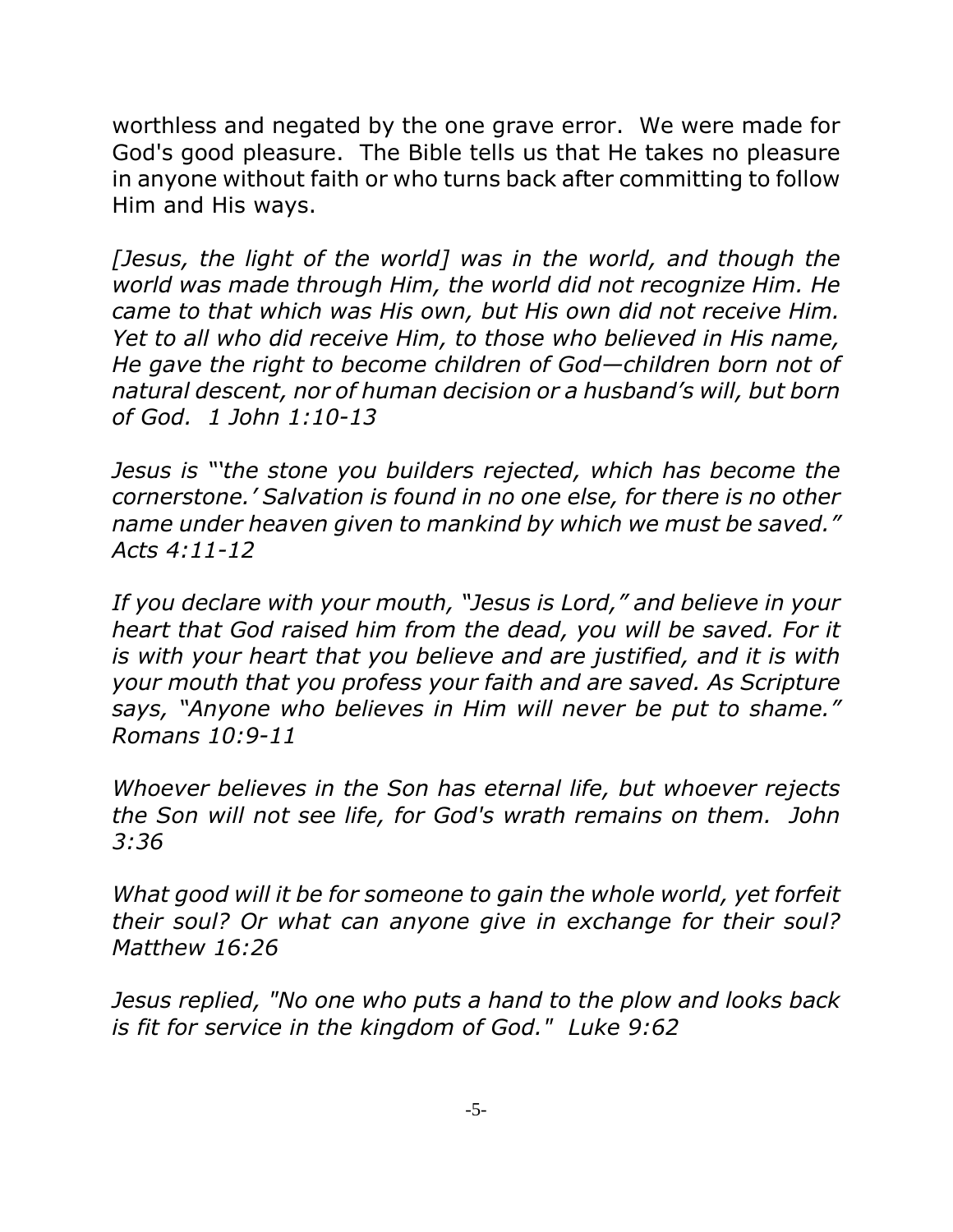*You need to persevere so that when you have done the will of God, you will receive what He has promised. For, "In just a little while, He who is coming will come and will not delay." And, "But my righteous one will live by faith. And I take no pleasure in the one who shrinks back." But we do not belong to those who shrink back and are destroyed, but to those who have faith and are saved. Hebrews 10:36-39*

God permits us the ability to refuse Him, as we have sadly proven over and over again in every conceivable way. Solomon has more words of wisdom on this subject:

*Indeed, there is no one on earth who is righteous, no one who does what is right and never sins. Ecclesiastes 29 This only have I found: God created mankind upright, but they have gone in search of many schemes. Ecclesiastes 7:20, 29*

And so God, in His infinite, amazing love, chose to send His one and only begotten Son to rescue us from ourselves. We are born sinful--not one could ever overcome that natural inclination to sin and strive against God, but yet the punishment for sin is death.

*For the wages of sin is death, but the gift of God is eternal life in Christ Jesus our Lord. Romans 6:23*

*This righteousness is given through faith in Jesus Christ to all who believe. There is no difference between Jew and Gentile, for all have sinned and fall short of the glory of God, and all are justified freely by His grace through the redemption that came by Christ Jesus. Romans 3:22-24*

*You see, at just the right time, when we were still powerless, Christ died for the ungodly. Very rarely will anyone die for a righteous person, though for a good person someone might possibly dare to die. But God demonstrates His own love for us in this: While we were still sinners, Christ died for us. Romans 5:6-8*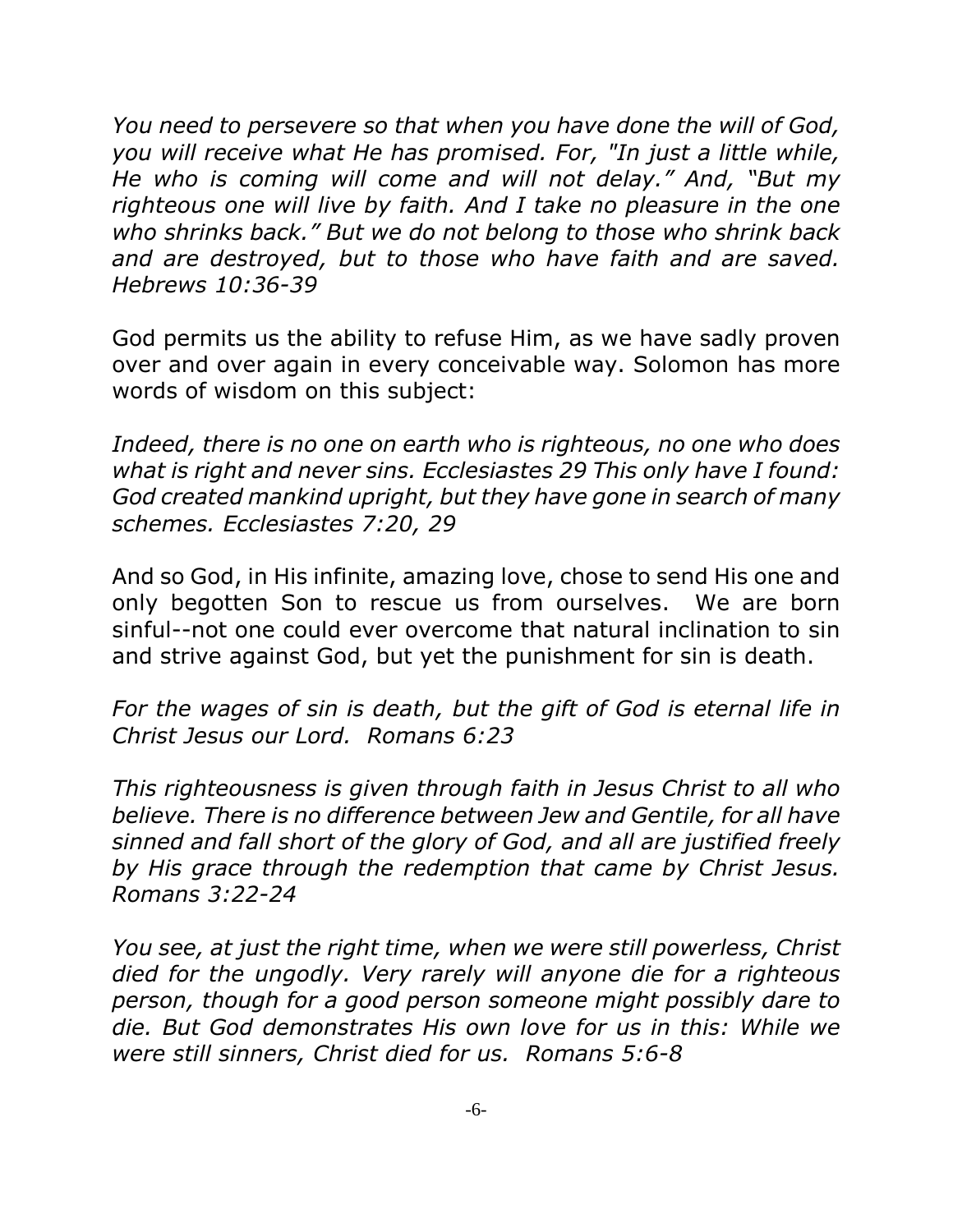EVERY knee will bow to Jesus and EVERY tongue will confess that He ALONE is Lord. It is just a matter of when. Will it be while there is still time to receive the free reward of eternal life or will it be too late? We need to humble ourselves and recognize that God is God and we are not--His ways are higher than ours and absolutely perfect and just. Any idea we may have of pride, arrogance or criticism towards God is utterly misplaced. Our opinions will not change the facts, which will eventually become apparent to all.

*It is written: "'As surely as I live,' says the Lord, 'every knee will bow before me; every tongue will acknowledge God.'" So then, each of us will give an account of ourselves to God. Romans 14:11-12*

*"Turn to Me and be saved, all the ends of the earth! For I am God, and there is no other. By myself I have sworn; from My mouth has gone out in righteousness a word that shall not return: 'To Me every knee shall bow, every tongue shall swear allegiance.' Only in the LORD, it shall be said of Me, are righteousness and strength; to Him shall come and be ashamed all who were incensed against Him." Isaiah 45:22-24*

*Have this mind among yourselves, which is yours in Christ Jesus, who, though He was in the form of God, did not count equality with God a thing to be grasped, but emptied Himself, by taking the form of a servant, being born in the likeness of men. And being found in human form, he humbled himself by becoming obedient to the point of death, even death on a cross. Therefore God has highly exalted Him and bestowed on Him the name that is above every name, so that at the name of Jesus every knee will bow, in heaven and on*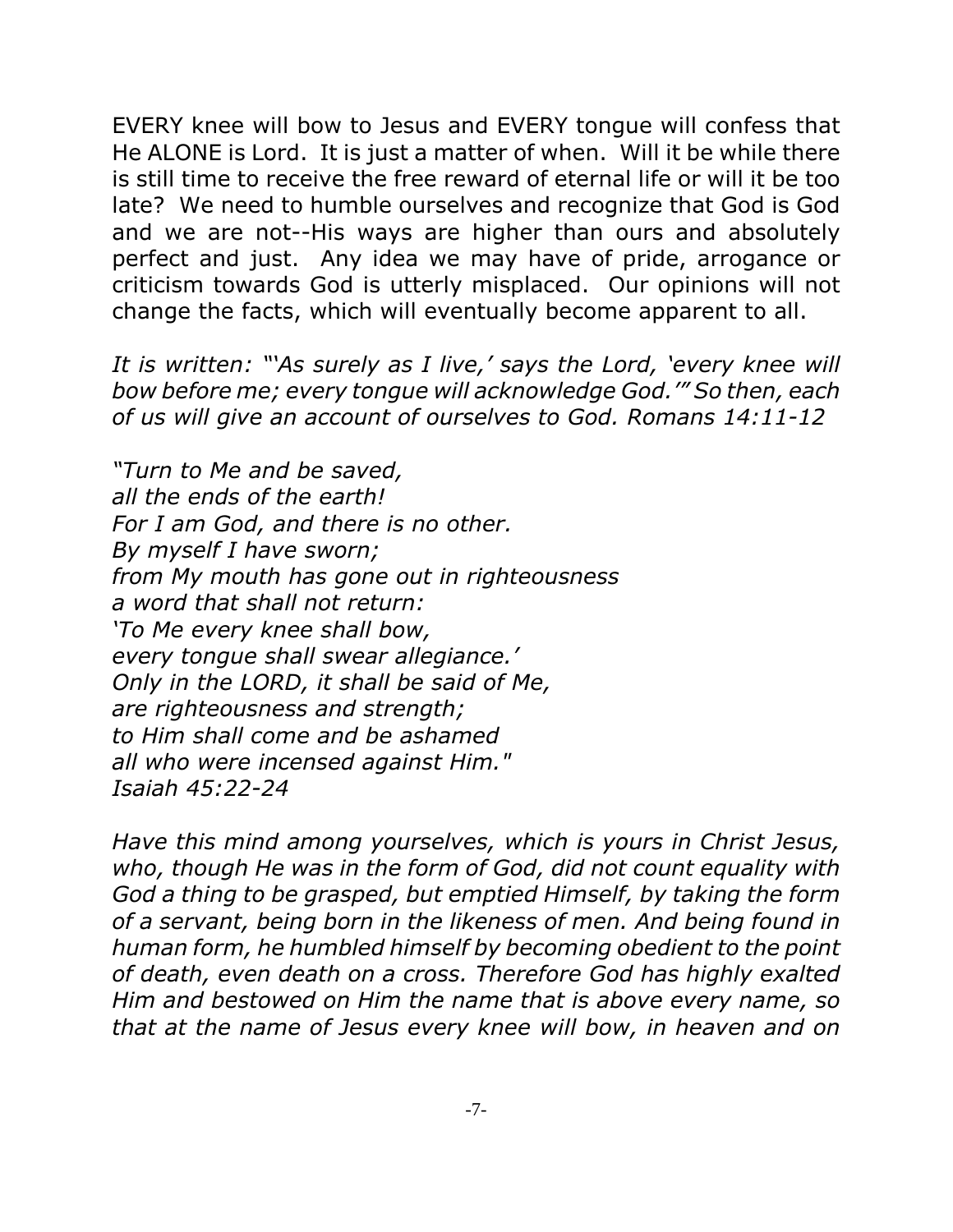*earth and under the earth, and every tongue confess that Jesus Christ is Lord, to the glory of God the Father. Philippians 2:5-11*

Satan called God a liar and Eve bought his lie. Adam trusted the judgment of his wife instead of trusting in what God had said. Will you choose to call God a liar or put your trust in someone else, or will you believe God and bow your knee and confess with your tongue now that Jesus is Lord and humbly accept God's ONLY way to avoid eternal destruction? There will come a moment in time for each person when it is too late. They WILL see that Jesus IS Lord and submit to Him, but that knowledge and surrender will not save them. If you haven't already done so, do it now!

In addition to other believers as witnesses to the truth, God gave us His holy word and nature to bear out His existence, the fact that He created everything and His plan for humanity. None of us have any excuse to deny knowing God is real. In America, our very nation was founded by Christians and generations of us have reaped the blessings of their faithfulness to the Lord. The Bible is freely available, if we only care enough to make the time to read or even listen to it. We have all been the recipients of God's goodness and have no idea what it is like to be completely without His blessings, but the day is coming when people who have not put their trust in Him will find out what it's like to have God against them--it will not be pretty.

*The woman said to the serpent, "We may eat fruit from the trees in the garden, but God did say, 'You must not eat fruit from the tree that is in the middle of the garden, and you must not touch it, or you will die.'" "You will not certainly die," the serpent said to the woman. "For God knows that when you eat from it your eyes will be opened, and you will be like God, knowing good and evil." When the woman saw that the fruit of the tree was good for food and pleasing to the eye, and also desirable for gaining wisdom, she took some and ate it. She also gave some to her husband, who was with her, and he ate it. Genesis 3:4-6*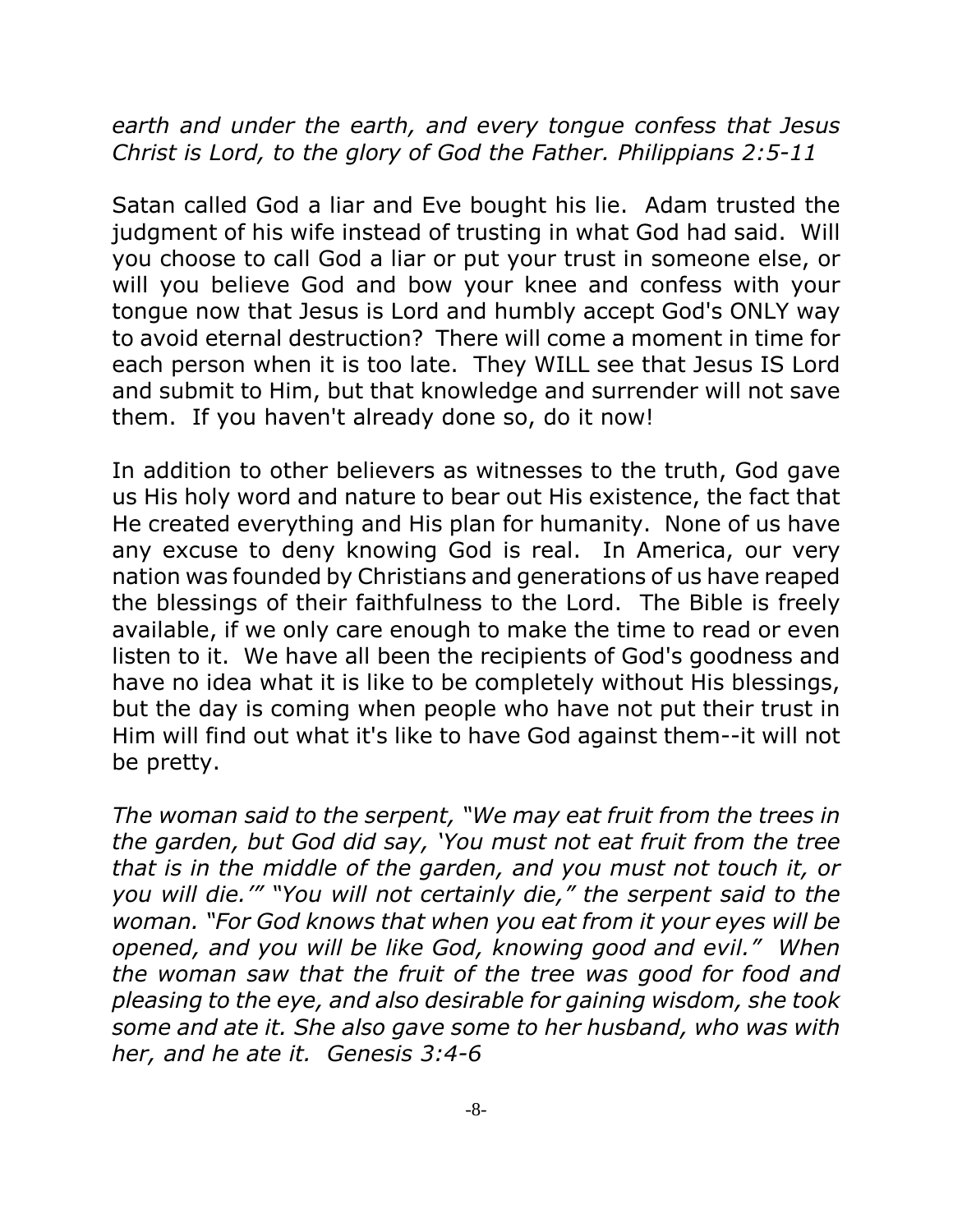*The wrath of God is revealed from heaven against all the godlessness and wickedness of people, who suppress the truth by their wickedness, since what may be known about God is plain to them, because God has made it plain to them. For since the creation of the world God's invisible qualities—His eternal power and divine nature—have been clearly seen, being understood from what has been made, so that people are without excuse. Romans 1:18-20*

*...but showing love to a thousand generations of those who love Me and keep My commandments. Exodus 20:6*

*He causes His sun to rise on the evil and the good, and sends rain on the righteous and the unrighteous. Matthew 5:45b*

*"The owner's servants came to him and said, 'Sir, didn't you sow good seed in your field? Where then did the weeds come from?' "'An enemy did this,' he replied. "The servants asked him, 'Do you want us to go and pull them up?' "'No,' he answered, 'because while you are pulling the weeds, you may uproot the wheat with them. Let both grow together until the harvest. At that time I will tell the harvesters: First collect the weeds and tie them in bundles to be burned; then gather the wheat and bring it into my barn.'" Matthew 13:27-30*

When we are saved, that is the beginning--NOT of earning or keeping our salvation, but of our NEW life in God--of the death of our old sinful self with its desires to rebel against God and the new birth as a child of God who desires to please and serve Him. Unless we are born again, which is when His Spirit regenerates our dead-to-the-things-of-God spirit, at the moment we truly believe in our hearts and make Jesus as OUR Lord (not just "some lord," but we acknowledge that He has redeemed and purchased US by His precious blood when He paid for OUR sins on the cross), then we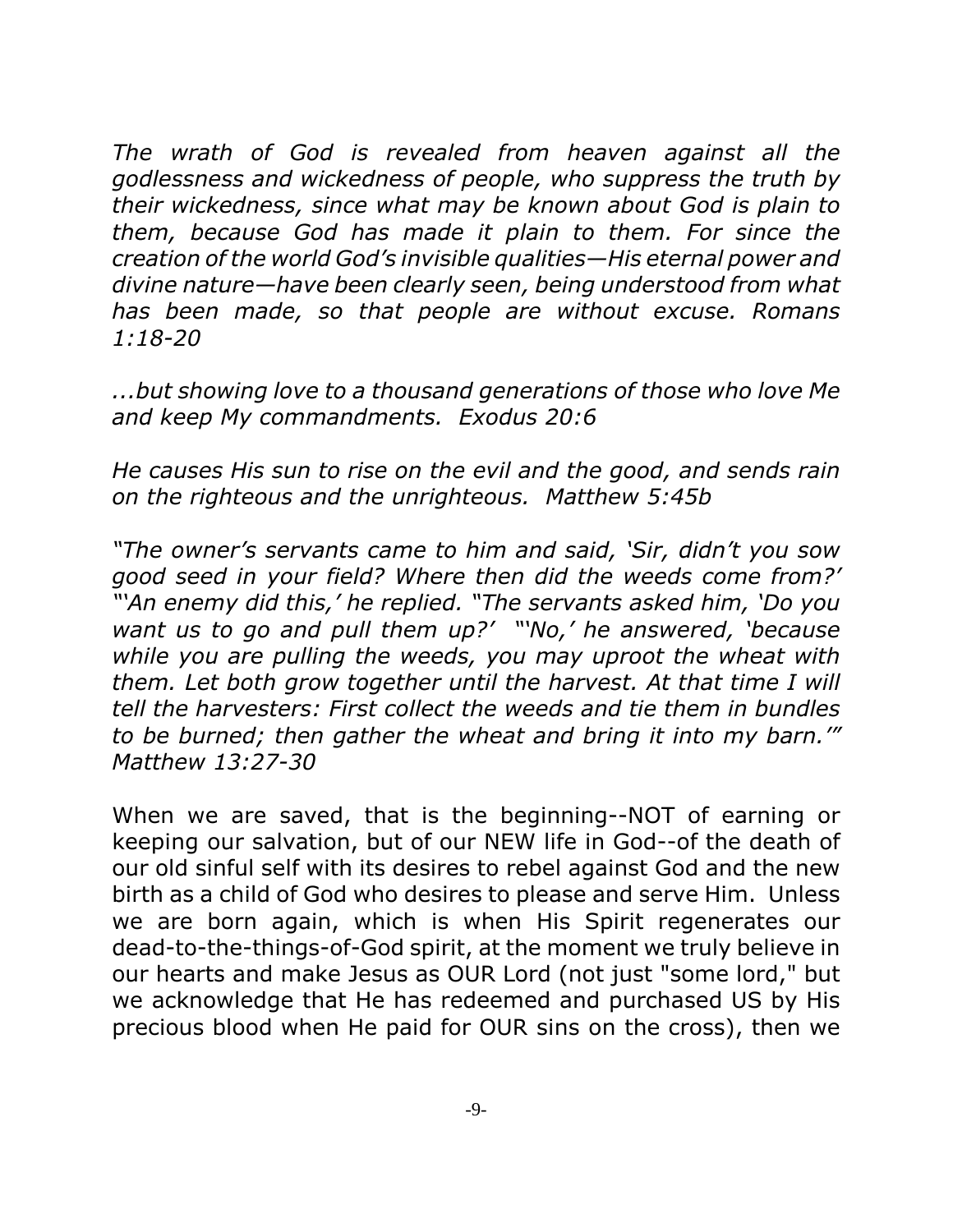cannot enter the Kingdom of God. Jesus is the ONLY door into that Kingdom.

*So Jesus said to them again, "Truly, truly, I say to you, I am the door of the sheep. "All who came before Me are thieves and robbers, but the sheep did not hear them. "I am the door; if anyone enters through Me, he will be saved, and will go in and out and find pasture. "The thief comes only to steal and kill and destroy; I came that they may have life, and have it abundantly. "I am the good shepherd; the good shepherd lays down His life for the sheep." John 10:7-11*

*Do you not know that your bodies are members of Christ Himself? Shall I then take the members of Christ and unite them with a prostitute? Never! Do you not know that he who unites himself with a prostitute is one with her in body? For it is said, "The two will become one flesh." But whoever is united with the Lord is one with Him in spirit. Flee from sexual immorality. All other sins a person commits are outside the body, but whoever sins sexually, sins against their own body. Do you not know that your bodies are temples of the Holy Spirit, who is in you, whom you have received from God? You are not your own; you were bought at a price. Therefore honor God with your bodies. 1 Corinthians 6:15-20*

*As obedient children, do not conform to the evil desires you had when you lived in ignorance. But just as He who called you is holy, so be holy in all you do; for it is written: "Be holy, because I am holy." Since you call on a Father who judges each person's work impartially, live out your time as foreigners here in reverent fear. For you know that it was not with perishable things such as silver or gold that you were redeemed from the empty way of life handed down to you from your ancestors, but with the precious blood of Christ, a lamb without blemish or defect. 1 Peter 1:14-19*

If we are saved, then we are to live for the glory of God (with the help of His Spirit within us) and if we are not saved, then we have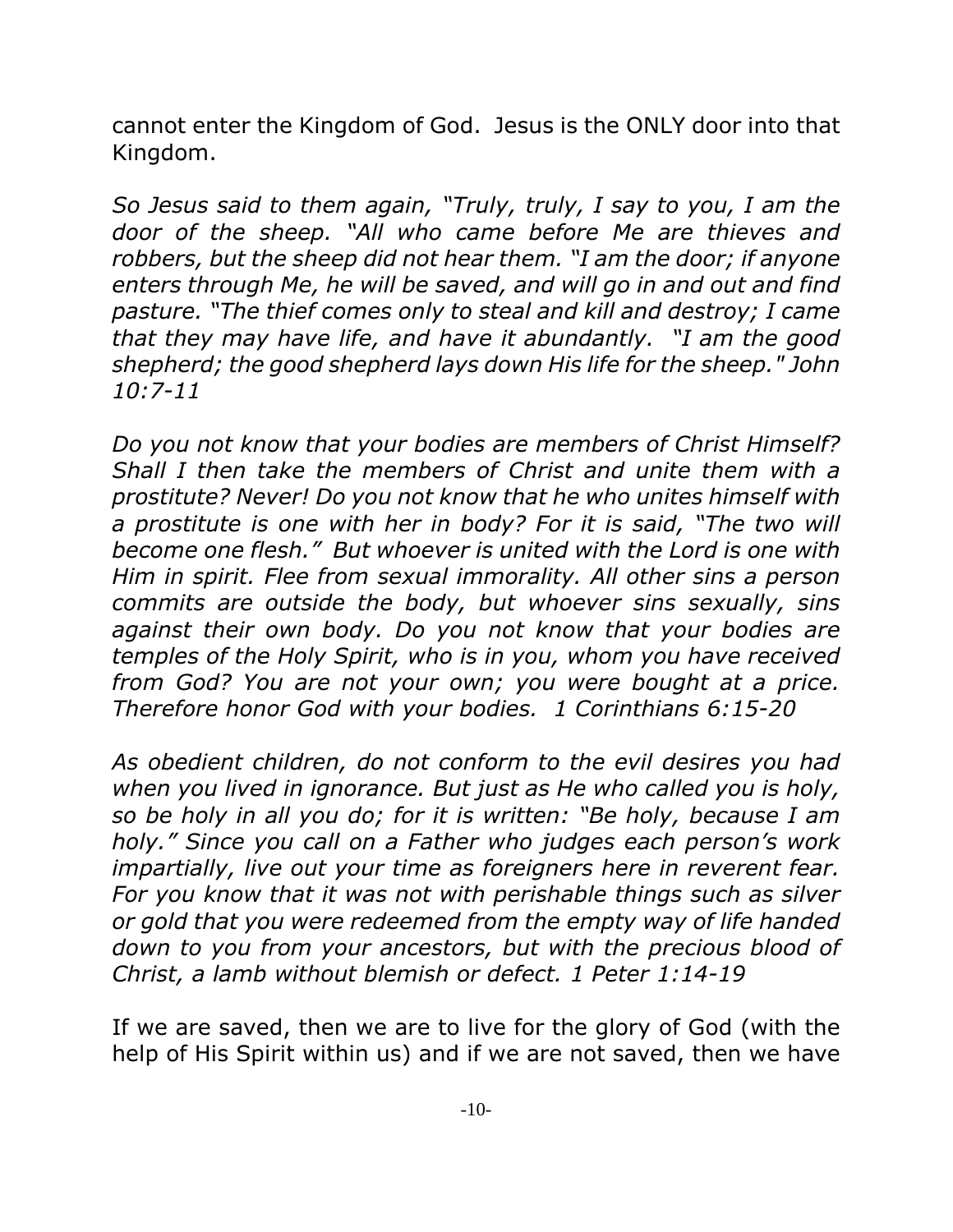no ability whatsoever to please God or bring Him glory in any way. He gave us free will and it's His desire that ALL should be saved.

*Therefore, my beloved, as you have always obeyed, so now, not only as in my presence but much more in my absence, work out your own salvation with fear and trembling, for it is God who works in you, both to will and to work for His good pleasure. Do all things without grumbling or disputing, that you may be blameless and innocent, children of God without blemish in the midst of a crooked and twisted generation, among whom you shine as lights in the world, holding fast to the word of life, so that in the day of Christ I may be proud that I did not run in vain or labor in vain. Philippians 2:12-16*

*For the mind that is set on the flesh is hostile to God, for it does not submit to God's law; indeed, it cannot. Romans 8:7*

Today is a good day to be saved or tell someone else how to be saved--before Jesus returns or we have our own personal appointment with God.

*For He says, "In a favorable time I listened to you, and in a day of salvation I have helped you." Behold, now is the favorable time; behold, now is the day of salvation. 2 Corinthians 6:2*

*The Lord is not slow in keeping His promise, as some understand slowness. Instead He is patient with you, not wanting anyone to perish, but everyone to come to repentance. 2 Peter 3:9*

Written by Tricia Berg, August 2016 (11pp + digital scrapbook layout) If this article has blessed you, please feel free to share it without modifications (and of course, don't claim it as your own or sell it).